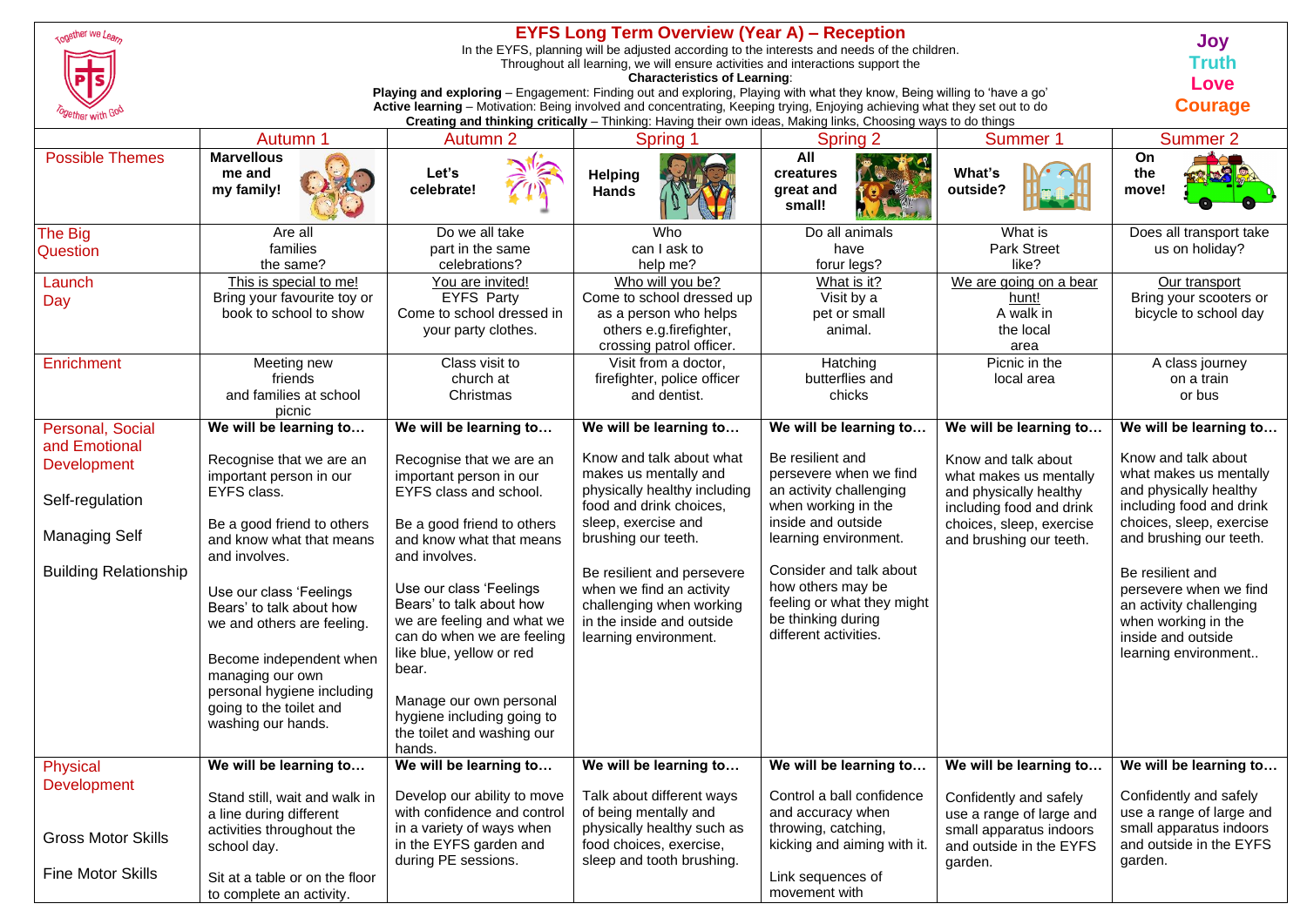|                      |                                                                                                                                                                                                                                              | Developing our ability to                                                                                     |                                                     | confidence, control and    |                        |                        |  |  |
|----------------------|----------------------------------------------------------------------------------------------------------------------------------------------------------------------------------------------------------------------------------------------|---------------------------------------------------------------------------------------------------------------|-----------------------------------------------------|----------------------------|------------------------|------------------------|--|--|
|                      |                                                                                                                                                                                                                                              | control a ball with our                                                                                       |                                                     | fluency.                   |                        |                        |  |  |
|                      |                                                                                                                                                                                                                                              | hands.                                                                                                        |                                                     |                            |                        |                        |  |  |
|                      | Throughout the year we will                                                                                                                                                                                                                  |                                                                                                               |                                                     |                            |                        |                        |  |  |
|                      |                                                                                                                                                                                                                                              |                                                                                                               |                                                     |                            |                        |                        |  |  |
|                      |                                                                                                                                                                                                                                              | Take part in 'Busy Fingers' activities so that we can use a range of tools with care, control and confidence. |                                                     |                            |                        |                        |  |  |
|                      | Develop our tripod grip when using a pencil or pen.<br>Hold and use scissors with increasing confidence and control.<br>Engage in a range of 'Busy Body' activities to develop our core and overall body strength, balance and coordination. |                                                                                                               |                                                     |                            |                        |                        |  |  |
|                      |                                                                                                                                                                                                                                              |                                                                                                               |                                                     |                            |                        |                        |  |  |
|                      |                                                                                                                                                                                                                                              |                                                                                                               |                                                     |                            |                        |                        |  |  |
|                      |                                                                                                                                                                                                                                              |                                                                                                               |                                                     |                            |                        |                        |  |  |
|                      | We will be learning to                                                                                                                                                                                                                       | We will be learning to                                                                                        | We will be learning to                              |                            | We will be learning to |                        |  |  |
| Communication        |                                                                                                                                                                                                                                              |                                                                                                               |                                                     | We will be learning to     |                        | We will be learning to |  |  |
| and Language         | Understand how to listen                                                                                                                                                                                                                     | Connect one idea to                                                                                           | Use new vocabulary in                               | Engage in non-fiction      | Engage in non-fiction  | Engage in non-fiction  |  |  |
|                      | carefully and why listening                                                                                                                                                                                                                  | another using a range of                                                                                      | different activities and                            | books about animals,       | books about plants,    | books about transport, |  |  |
| Listening, attention | is important.                                                                                                                                                                                                                                | connectives.                                                                                                  | areas of learning.                                  | learning and using new     | learning and using new | learning and using new |  |  |
| and understanding    |                                                                                                                                                                                                                                              |                                                                                                               |                                                     | vocabulary from them.      | vocabulary from them.  | vocabulary from them.  |  |  |
|                      | Ask questions to find out                                                                                                                                                                                                                    | Use talk to help work out                                                                                     | Engage in non-fiction                               |                            |                        |                        |  |  |
| Speaking             | more and to check we                                                                                                                                                                                                                         | problems and organise                                                                                         | books about 'People who                             |                            |                        |                        |  |  |
|                      | understand what has been                                                                                                                                                                                                                     | thinking and activities, and                                                                                  | Help Us', learning and<br>using new vocabulary from |                            |                        |                        |  |  |
|                      | said to us.                                                                                                                                                                                                                                  | to explain how things work                                                                                    | them.                                               |                            |                        |                        |  |  |
|                      | Say "Good morning", and                                                                                                                                                                                                                      | and why they might<br>happen.                                                                                 |                                                     |                            |                        |                        |  |  |
|                      | other social phrases, to                                                                                                                                                                                                                     |                                                                                                               |                                                     |                            |                        |                        |  |  |
|                      | friends and adults.                                                                                                                                                                                                                          |                                                                                                               |                                                     |                            |                        |                        |  |  |
|                      |                                                                                                                                                                                                                                              |                                                                                                               |                                                     |                            |                        |                        |  |  |
|                      | Take part in whole class                                                                                                                                                                                                                     |                                                                                                               |                                                     |                            |                        |                        |  |  |
|                      | and small group story                                                                                                                                                                                                                        |                                                                                                               |                                                     |                            |                        |                        |  |  |
|                      | times.                                                                                                                                                                                                                                       |                                                                                                               |                                                     |                            |                        |                        |  |  |
|                      | Throughout the year we will                                                                                                                                                                                                                  |                                                                                                               |                                                     |                            |                        |                        |  |  |
|                      |                                                                                                                                                                                                                                              | Learn new vocabulary and use it throughout the school day.                                                    |                                                     |                            |                        |                        |  |  |
|                      |                                                                                                                                                                                                                                              |                                                                                                               |                                                     |                            |                        |                        |  |  |
|                      |                                                                                                                                                                                                                                              | Express our ideas and thoughts in well-formed sentences.                                                      |                                                     |                            |                        |                        |  |  |
|                      |                                                                                                                                                                                                                                              | Listen to, talk about and retell stories to build familiarity and understanding.                              |                                                     |                            |                        |                        |  |  |
|                      |                                                                                                                                                                                                                                              |                                                                                                               |                                                     |                            |                        |                        |  |  |
|                      | Learn rhymes, poems and songs.                                                                                                                                                                                                               |                                                                                                               |                                                     |                            |                        |                        |  |  |
|                      |                                                                                                                                                                                                                                              |                                                                                                               |                                                     |                            |                        |                        |  |  |
| Literacy             | <b>Key texts</b>                                                                                                                                                                                                                             | <b>Key texts</b>                                                                                              | <b>Key texts</b>                                    | <b>Key texts</b>           | <b>Key texts</b>       | <b>Key texts</b>       |  |  |
|                      | Owl Babies by Martin                                                                                                                                                                                                                         | Rama and Sita: The story                                                                                      | Supertato by Sue Hendra                             | Rosie's Walk by Pat        | Oliver's Vegetables by | The Train Ride by June |  |  |
|                      | Waddell                                                                                                                                                                                                                                      | of Diwali by Michael Doyle                                                                                    | My Mum is a superhero by                            | <b>Hutchins</b>            | Vivian French          | Crebbin                |  |  |
|                      | Super Duper Me by                                                                                                                                                                                                                            |                                                                                                               | Angela McAllister                                   | What the Ladybird heard    | The Tiny Seed by Eric  | Naughty Bus by Jan Oke |  |  |
|                      | Sophie Henn                                                                                                                                                                                                                                  | The Nativity by DK                                                                                            | My Dad is a superhero by                            | by Julia Donaldson         | Carle                  |                        |  |  |
|                      |                                                                                                                                                                                                                                              |                                                                                                               | Timothy Knapman                                     |                            |                        | Coming to England      |  |  |
|                      | Full, full full of Love by                                                                                                                                                                                                                   |                                                                                                               |                                                     | The Very Hungry            | Tree., Seasons come,   | by Floella Benjamin    |  |  |
|                      | <b>Trish Cook</b>                                                                                                                                                                                                                            |                                                                                                               | Busy People series by                               | Caterpillar by Eric Carle. | Seasons go by Patricia |                        |  |  |
|                      |                                                                                                                                                                                                                                              |                                                                                                               | Lucy M George.                                      |                            | Hegarty.               |                        |  |  |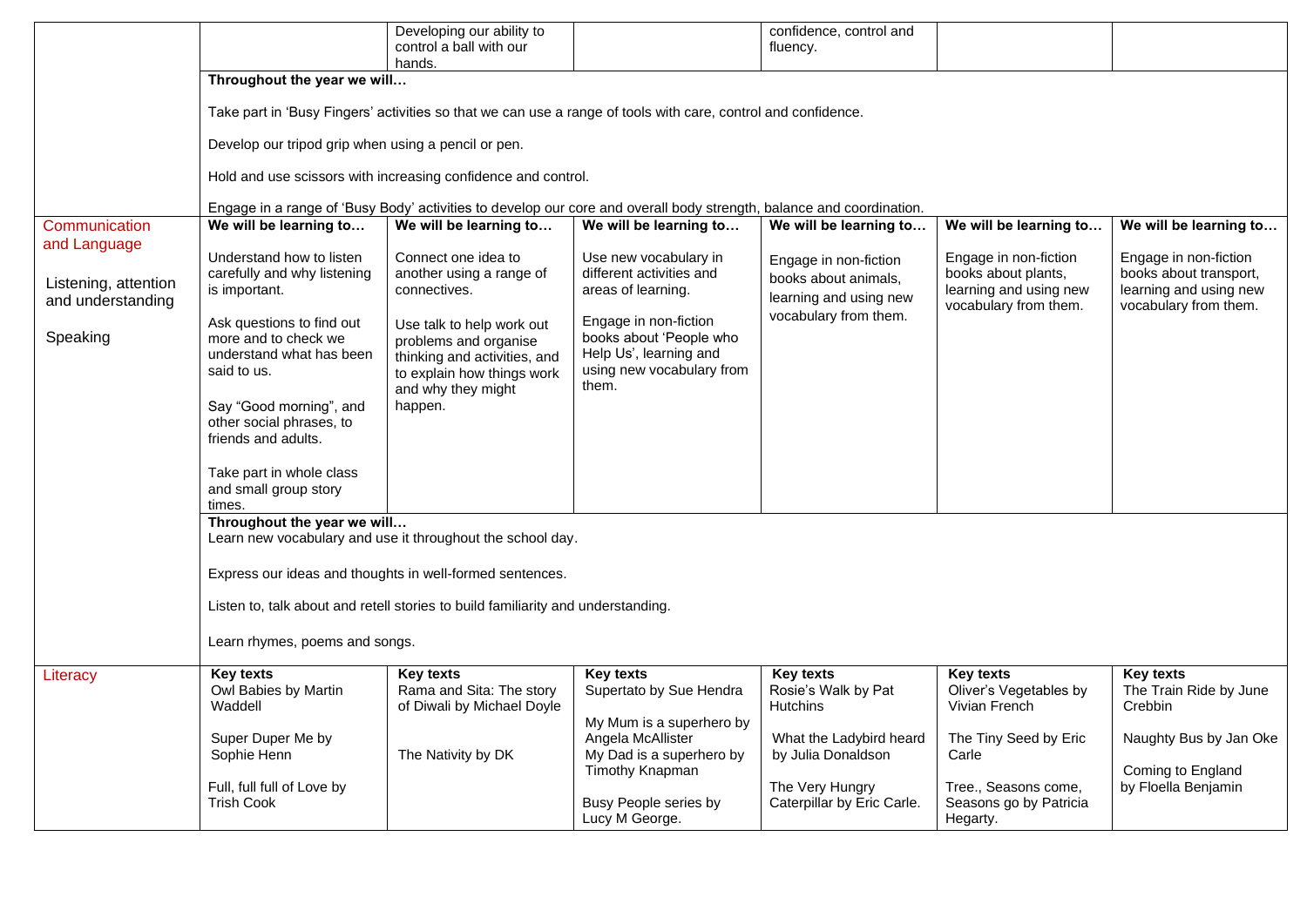| Comprehension                  | We will be learning to                                                                                                                                                                                   | We will be learning to                                                                                                                                                                                                                                                                                                      | We will be learning to                                                                                                                                                                                                                   | We will be learning to                                                                                                                                                                                                                                                                    | We will be learning to                                                                                                                                                                            | We will be learning to                                                                                                                                                                            |
|--------------------------------|----------------------------------------------------------------------------------------------------------------------------------------------------------------------------------------------------------|-----------------------------------------------------------------------------------------------------------------------------------------------------------------------------------------------------------------------------------------------------------------------------------------------------------------------------|------------------------------------------------------------------------------------------------------------------------------------------------------------------------------------------------------------------------------------------|-------------------------------------------------------------------------------------------------------------------------------------------------------------------------------------------------------------------------------------------------------------------------------------------|---------------------------------------------------------------------------------------------------------------------------------------------------------------------------------------------------|---------------------------------------------------------------------------------------------------------------------------------------------------------------------------------------------------|
| <b>Word Reading</b><br>Writing | Read individual letters and<br>say the sound for them<br>Blend sounds into words,<br>so that we can read short                                                                                           | Read individual letters by<br>saying the sounds for<br>them.<br>Blend sounds into words,                                                                                                                                                                                                                                    | Blend sounds into words,<br>so that we can read short<br>words made up of known<br>letter-sound<br>correspondences.                                                                                                                      | Blend sounds into words,<br>so that we can read short<br>words made up of known<br>letter-sound<br>correspondences.                                                                                                                                                                       | Blend sounds into words,<br>so that we can read short<br>words made up of known<br>letter-sound<br>correspondences.                                                                               | Blend sounds into words,<br>so that we can read short<br>words made up of known<br>letter-sound<br>correspondences.                                                                               |
|                                | words made up of known<br>letter-sound<br>correspondences.<br>Form lower-case and<br>capital letters correctly.                                                                                          | so that we can read short<br>words made up of known<br>letter-sound<br>correspondences.<br>Read a few common<br>exception words.<br>Read simple phrases and<br>sentences made up of<br>words with known letter-<br>sound correspondences<br>and a few exception words.<br>Form lower-case and<br>capital letters correctly. | Read some letter groups<br>that each represent one<br>sound and say sounds for<br>them.<br>Read a few common<br>exception words.<br>Spell words by segmenting<br>and blending the sounds<br>and then writing the sound<br>with letter/s. | Read some letter groups<br>that each represent one<br>sound and say sounds<br>for them.<br>Write short sentences<br>with words with known<br>sound-letter<br>correspondences using a<br>capital letter and full stop.<br>Re-read what we have<br>written to check that it<br>makes sense. | Write short sentences<br>with words with known<br>sound-letter<br>correspondences using a<br>capital letter and full<br>stop.<br>Re-read what we have<br>written to check that it<br>makes sense. | Write short sentences<br>with words with known<br>sound-letter<br>correspondences using a<br>capital letter and full<br>stop.<br>Re-read what we have<br>written to check that it<br>makes sense. |
|                                | Throughout the year we will<br>Form lower-case and capital letters correctly.                                                                                                                            |                                                                                                                                                                                                                                                                                                                             | Read and re-read familiar texts with words, simple phrases and sentences made up of words with known letter-sound correspondences and a few exception words.                                                                             |                                                                                                                                                                                                                                                                                           |                                                                                                                                                                                                   |                                                                                                                                                                                                   |
| <b>Phonics</b>                 | Consolidate Phase 1                                                                                                                                                                                      | Consolidate Phase 1                                                                                                                                                                                                                                                                                                         | Consolidate Phase 2                                                                                                                                                                                                                      | <b>Consolidate Phase 2</b>                                                                                                                                                                                                                                                                | Consolidate Phase 2 and<br>Phase 3                                                                                                                                                                | Consolidate Phase 2 and<br>Phase 3                                                                                                                                                                |
| <b>Mathematics</b>             | Phase 2<br>Week 1:<br>Set $1: s a t p$<br>Week 2:<br>Set 2: in m d<br>Week 3:<br>Set $3: q \circ c$ k<br>Week 4:<br>Set 4: ck e u r<br>Week 5:<br>Consolidate Sets 1-4<br><b>HfL Reception Essential</b> | Phase 2<br>Week 1:<br>Set 5: h b f<br>Week 2:<br>Set 5: ff I II ss<br>Phase 3<br>Week 3:<br>Set 6: j v w x<br>Week 4:<br>Set 7: y z zz qu<br>Week 5:<br>Consolidate Sets 5-7<br><b>HfL Reception Essential</b>                                                                                                              | Phase 3<br>Week 1:<br>Consonant digraphs ch sh<br>Week 2:<br>Consonant digraphs th ng<br>Week 3:<br>ai, ee, igh<br>Week 4:<br>oa,oo,ar<br>Week 5:<br>or, ur, ow<br>Week 6:<br>oi,ear,air<br><b>HfL Reception Essential</b>               | Phase 3<br>Week 1<br>ure,er<br><b>Week 2 -6</b><br>Consolidation of all<br>Phase 3 graphemes and<br>phonemes.<br><b>HfL Reception Essential</b>                                                                                                                                           | Phase $4 -$<br>Read and spell words<br>with adjacent consonants<br>e.g. trap, string, milk.<br><b>HfL Reception Essential</b>                                                                     | Phase $4 -$<br>read and spell words with<br>adjacent consonants e.g.<br>trap, string, milk.<br><b>HfL Reception Essential</b>                                                                     |
|                                | Maths                                                                                                                                                                                                    | Maths                                                                                                                                                                                                                                                                                                                       | Maths                                                                                                                                                                                                                                    | Maths                                                                                                                                                                                                                                                                                     | Maths                                                                                                                                                                                             | Maths                                                                                                                                                                                             |
|                                | Learning Sequence 1<br>Subitising (including<br>equivalence, more and<br>less)                                                                                                                           | Learning Sequence 3<br>Comparison - Measures<br><b>Learning Sequence 4</b><br>Pattern Recognition                                                                                                                                                                                                                           | Learning Sequence 6<br>Counting the Sort<br>(including cardinality)<br>Learning Sequence 7                                                                                                                                               | Learning Sequence 9<br>Magnitude - Ordering<br>and Estimating<br><b>Learning Sequence 10</b>                                                                                                                                                                                              | Learning Sequence 12<br>Finding the Whole and<br><b>Missing Parts</b><br><b>Learning Sequence 13</b>                                                                                              | Learning Sequence 15<br>Odd and Even<br><b>Learning Sequence 16</b><br>Counting beyond twenty                                                                                                     |
|                                | Learning Sequence 2<br><b>Counting Skills (stable</b><br>order and one to one<br>correspondence)                                                                                                         | Learning Sequence 5<br>Classification                                                                                                                                                                                                                                                                                       | Using counting to compare<br><b>Learning Sequence 8</b><br>Spatial Thinking                                                                                                                                                              | Regrouping the whole<br><b>Learning Sequence 11</b><br>Regrouping parts to find<br>the total (the whole)                                                                                                                                                                                  | Ten and some more<br><b>Learning Sequence 14</b><br>Doubling and Halving                                                                                                                          |                                                                                                                                                                                                   |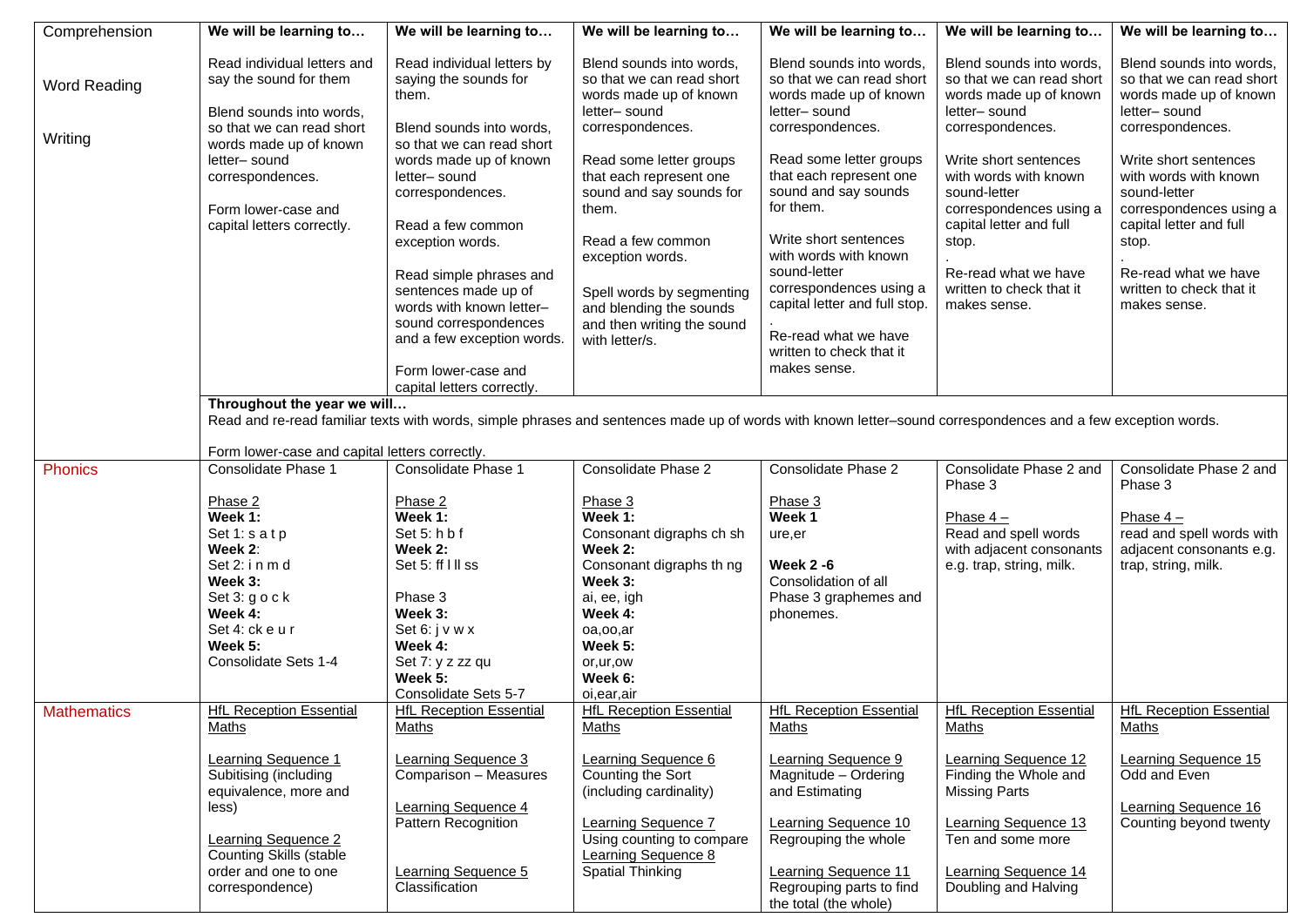| Number                             | We will be learning to                                                                                  | We will be learning to                                                                                                                   | We will be learning to                                                                                                          | We will be learning to                                                                                | We will be learning to                                                                          | We will be learning to                                                                                   |
|------------------------------------|---------------------------------------------------------------------------------------------------------|------------------------------------------------------------------------------------------------------------------------------------------|---------------------------------------------------------------------------------------------------------------------------------|-------------------------------------------------------------------------------------------------------|-------------------------------------------------------------------------------------------------|----------------------------------------------------------------------------------------------------------|
| <b>Numerical Patterns</b>          | Count objects, actions and<br>sounds accurately and with<br>confidence.                                 | Use talk to compare length,<br>weight and capacity of<br>different items.                                                                | Count objects, actions and<br>sounds accurately and with<br>confidence.                                                         | Find a number that is<br>'one more than/one less<br>than' a given number.                             | Understand the 'one<br>more than/one less than'<br>relationship between<br>consecutive numbers. | Count objects beyond<br>ten.                                                                             |
|                                    | Subitise, numbers 1-6                                                                                   | Continue, copy and create<br>repeating patterns using<br>colours, shapes and<br>everyday objects.                                        | Subitise numbers 1-6<br>Match the correct numeral                                                                               | Explore the composition<br>of numbers to 10.<br>Recall number bonds for                               | Explore the composition<br>of numbers to 10.                                                    | Understand the 'one<br>more than/one less than'<br>relationship between<br>consecutive numbers.          |
|                                    |                                                                                                         | Name different 2D shapes,                                                                                                                | to a set of objects up to 10<br>and beyond.                                                                                     | numbers 0-5 and some<br>to 10.                                                                        | Automatically recall<br>number bonds for<br>numbers 0-5 and some                                | Explore the composition<br>of numbers to 10.                                                             |
|                                    |                                                                                                         | recognise and find<br>similarities and differences<br>between them.                                                                      | Explore number bonds for<br>numbers 0-5 and some to<br>10.                                                                      | Subitise numbers.                                                                                     | to 10.                                                                                          | Recall number bonds for<br>numbers 0-5 and some<br>to 10.                                                |
| Understanding<br>the World         | <b>Our History questions</b><br>How have I changed?<br>Who is in my family?<br>What was it like when my | <b>Our History questions</b><br>How have birthdays<br>changed?<br>What was Christmas like a                                              | <b>Our History question</b><br>Were there doctors and<br>nurses a long time ago?                                                | <b>Our Geography</b><br>question<br>Where do animals live?                                            | <b>Our History question</b><br>How has my school<br>changed?                                    | <b>Our History question</b><br>How have vehicles<br>changed?                                             |
|                                    | grandparent as a child?<br><b>Our Geography question</b><br>Who lives with me?                          | long time ago?<br><b>Our Geography question</b><br>How do other people                                                                   | Our Geography question<br>What jobs do people have<br>in my community?                                                          | <b>Our Science question</b><br>How do animals grow<br>and change?                                     | <b>Our Geography</b><br>question<br>What is it like at school?                                  | <b>Our Geography</b><br>question<br>Where did you go on<br>holiday?                                      |
|                                    | <b>Our Science question</b><br>What are my senses?                                                      | celebrate?<br><b>Our Science questions</b><br>How does it work?<br>What is it changing?                                                  | <b>Our Science question</b><br>Who helps me to keep my<br>body healthy?                                                         |                                                                                                       | <b>Our Science question</b><br>What is the weather<br>like today?                               | <b>Our Science question</b><br>How do toy vehicles<br>work?<br>What is happening to my<br>ice lolly?     |
|                                    | We will be learning to                                                                                  | We will be learning to                                                                                                                   | We will be learning to                                                                                                          | We will be learning to                                                                                | We will be learning to<br>Talk about images of                                                  | We will be learning to                                                                                   |
| Past and Present                   | Talk about the different<br>people in our own family.                                                   | Know that people have<br>different beliefs and<br>celebrate special times in                                                             | Talk about images of<br>familiar situations in the<br>past such as firefighting                                                 | Recognise different<br>places in the world that<br>some animals live in                               | familiar places in the<br>local area from the past.                                             | Compare and contrast<br>characters from stories,<br>including figures from the                           |
| People, Culture and<br>Communities | Talk about the lives of<br>people around us.                                                            | different ways.                                                                                                                          | and nursing.                                                                                                                    | including 'hot' and 'cold'<br>environments and talk                                                   | Know how Park Street is<br>similar and different to a                                           | past linked to our theme.                                                                                |
| Natural World                      | Understand that some<br>places are special to<br>members of our community<br>including the church.      | Talk about images of<br>familiar situations in the<br>past including birthdays<br>and Christmas.                                         | Compare and contrast<br>characters from stories,<br>including figures from the<br>past such as Florence<br>Nightingale and Mary | about how they are<br>different to where we live.<br>Explore how Easter is<br>celebrated by different | village in another<br>country.<br>Locate familiar places on<br>a simple map of the              | Talk about seaside<br>environments in this<br>country and how they are<br>different to where we<br>live. |
|                                    |                                                                                                         | Know about famous people<br>from the past including Guy                                                                                  | Seacole.                                                                                                                        | people in this country and<br>in other countries.                                                     | school.                                                                                         | Draw information from a                                                                                  |
|                                    |                                                                                                         | Fawkes at 'Bonfire Night'<br>and Mary Seacole during<br>'Black History Month'.                                                           | Recognise some<br>similarities and differences<br>between life<br>in this country and life in                                   | Understand that some<br>places are special to<br>members of our                                       | Locate familiar places on<br>a simple map of Park<br>Street.                                    | simple map of a seaside<br>environment.                                                                  |
|                                    |                                                                                                         | Talk about how<br>celebrations, such as<br>birthdays and Christmas,<br>might be celebrated in this<br>country and in other<br>countries. | other countries.                                                                                                                | community.                                                                                            |                                                                                                 |                                                                                                          |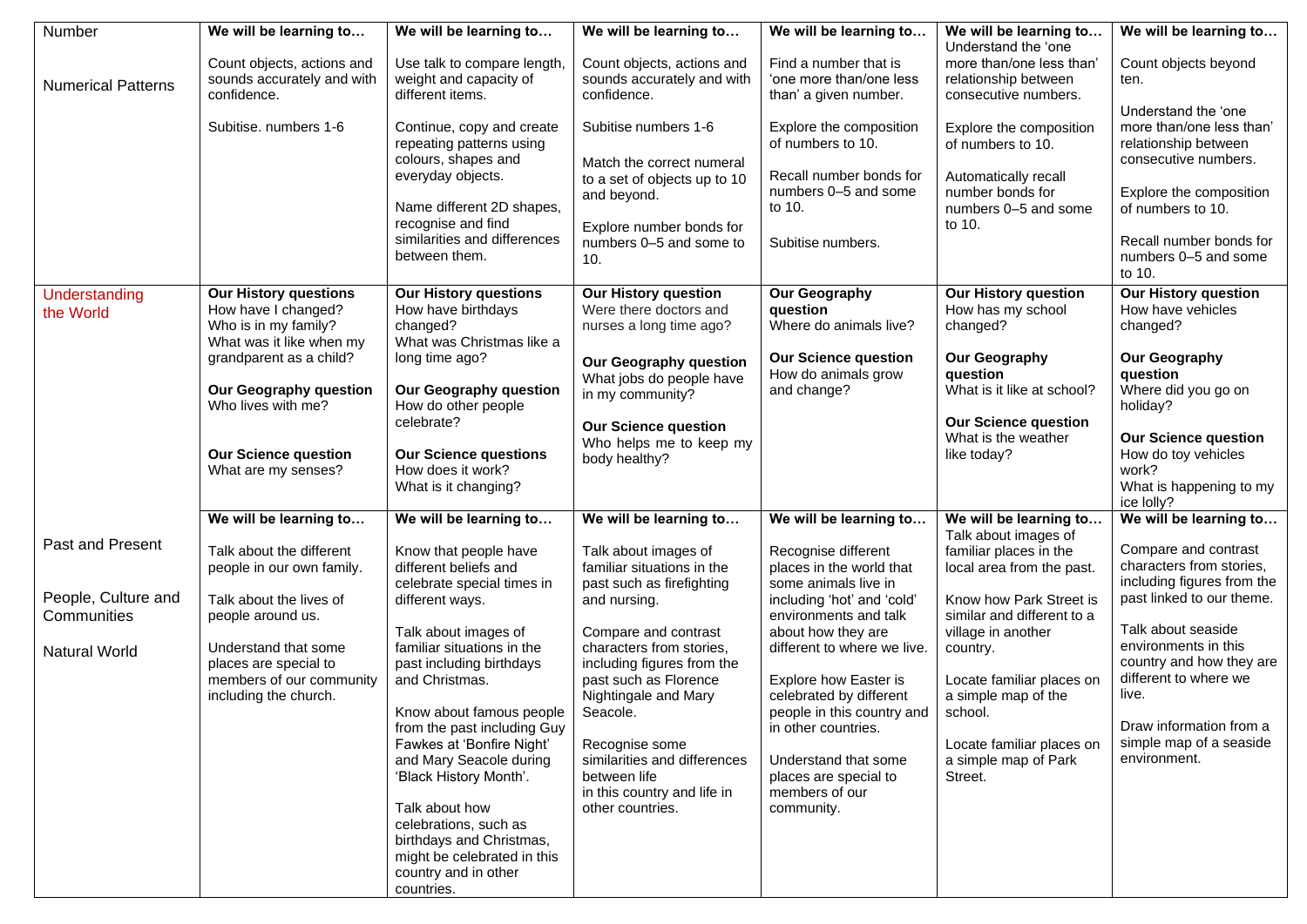|                            |                                                                                               | Understand that some<br>places are special to             |                                                         |                                                      |                                                          |                                                  |  |  |
|----------------------------|-----------------------------------------------------------------------------------------------|-----------------------------------------------------------|---------------------------------------------------------|------------------------------------------------------|----------------------------------------------------------|--------------------------------------------------|--|--|
|                            |                                                                                               | members of our community                                  |                                                         |                                                      |                                                          |                                                  |  |  |
|                            |                                                                                               | including the church at                                   |                                                         |                                                      |                                                          |                                                  |  |  |
|                            | Christmas.<br>Throughout the year we will                                                     |                                                           |                                                         |                                                      |                                                          |                                                  |  |  |
|                            | Explore the natural world around us and talk about what we see, hear and feel whilst outside. |                                                           |                                                         |                                                      |                                                          |                                                  |  |  |
|                            |                                                                                               |                                                           |                                                         |                                                      |                                                          |                                                  |  |  |
|                            | Understand the effect of changing seasons on the natural world around us.                     |                                                           |                                                         |                                                      |                                                          |                                                  |  |  |
| <b>Expressive Art</b>      | Art question                                                                                  | <b>Art question</b>                                       | <b>Art question</b>                                     | <b>Art question</b>                                  | <b>Art question</b>                                      | Art question                                     |  |  |
| and Design                 | What will I need to paint a<br>self-portrait?                                                 | How will I print my own<br>celebration wrapping           | How will I create a<br>superhero cityscape?             | Which artists have<br>painted pictures of            | How can I use what I find<br>in the garden to create a   | Which artists have<br>painted pictures of the    |  |  |
|                            |                                                                                               | paper?                                                    |                                                         | animals?                                             | picture?                                                 | seaside?                                         |  |  |
|                            |                                                                                               |                                                           |                                                         |                                                      |                                                          |                                                  |  |  |
|                            | DT question<br>How will I make a harvest                                                      | DT question<br>What do I need to create a                 | DT question<br>How will I create a model                | DT question<br>How will I create a                   | DT question<br>How will I build a den in                 | DT question<br>How will I make a fruit           |  |  |
|                            | time healthy snack?                                                                           | Christmas decoration?                                     | of an emergency vehicle?                                | 'hatching' animal?                                   | the EYFS garden?                                         | smoothie ice lolly?                              |  |  |
| Creating with              | We will be learning to                                                                        | We will be learning to                                    | We will be learning to                                  | We will be learning to                               | We will be learning to                                   | We will be learning to                           |  |  |
| <b>Materials</b>           |                                                                                               |                                                           |                                                         |                                                      |                                                          |                                                  |  |  |
|                            | Develop storylines in our                                                                     | Sing in a group or on our                                 | Explore, use and refine a                               | Sing in a group or on our                            | Explore, use and refine a<br>variety of artistic effects | Return to and build on<br>our previous learning, |  |  |
| Being Imaginative          | pretend play.                                                                                 | own, increasingly matching<br>the pitch and following the | variety of artistic effects to<br>express our ideas and | own, increasingly<br>matching the pitch and          | to express our ideas and                                 | refining ideas and                               |  |  |
| and Expressive             | Sing in a group or on our                                                                     | melody.                                                   | feelings.                                               | following the melody.                                | feelings.                                                | developing our ability to                        |  |  |
|                            | own, increasingly matching<br>the pitch and following the                                     |                                                           | Return to and build on our                              |                                                      | Return to and build on                                   | represent them.                                  |  |  |
|                            | melody.                                                                                       | Listen attentively, move to<br>and talk about music,      | previous learning, refining                             | Listen attentively, move<br>to and talk about music, | their previous learning,                                 | Create collaboratively,                          |  |  |
|                            |                                                                                               | expressing our feelings                                   | ideas and developing our                                | expressing our feelings                              | refining ideas and                                       | sharing ideas, resources                         |  |  |
|                            | Explore, use and refine a<br>variety of artistic effects to                                   | and responses.                                            | ability to represent them.                              | and responses.                                       | developing our ability to<br>represent them.             | and skills.                                      |  |  |
|                            | express our ideas and                                                                         | Return to and build on our                                | Create collaboratively,                                 | Explore and engage in                                |                                                          | Watch and talk about                             |  |  |
|                            | feelings.                                                                                     | previous learning, refining                               | sharing ideas, resources                                | music making and dance,                              | Create collaboratively,                                  | dance and performance                            |  |  |
|                            |                                                                                               | ideas and developing our                                  | and skills.                                             | performing solo or in                                | sharing ideas, resources<br>and skills.                  | art, expressing our                              |  |  |
|                            |                                                                                               | ability to represent them.                                | Watch and talk about                                    | groups.                                              |                                                          | feelings and responses.                          |  |  |
|                            |                                                                                               | Explore and engage in                                     | dance and performance                                   |                                                      |                                                          |                                                  |  |  |
|                            |                                                                                               | music making and dance,                                   | art, expressing our feelings                            |                                                      |                                                          |                                                  |  |  |
|                            |                                                                                               | performing solo or in                                     | and responses.                                          |                                                      |                                                          |                                                  |  |  |
|                            |                                                                                               | groups.                                                   |                                                         |                                                      |                                                          |                                                  |  |  |
|                            | Throughout the year we will                                                                   |                                                           |                                                         |                                                      |                                                          |                                                  |  |  |
|                            | Develop storylines in their pretend play.                                                     |                                                           |                                                         |                                                      |                                                          |                                                  |  |  |
|                            | Charanga unit-                                                                                | Charanga unit-                                            | Charanga unit-                                          | Charanga unit-                                       | Charanga unit-                                           | Charanga unit-                                   |  |  |
| <b>Music</b>               | Me!                                                                                           | My Stories                                                | Everyone!                                               | Our World                                            | <b>Big Bear Funk</b>                                     | Reflect, Rewind and<br>Replay                    |  |  |
| <b>Religious Education</b> | <b>Understanding Christianity</b>                                                             | How and why do we                                         | How and why do we                                       | Understanding                                        | Why is it important to                                   | How do we know what is                           |  |  |
|                            | - Creation:<br>Why is the word God so                                                         | celebrate special times?<br>Explore how people            | celebrate special times?<br>Explore how people          | Christianity - Salvation:<br>Why do Christians put a | experience times of<br>quiet?                            | right and wrong?<br>Explore which Hindu          |  |  |
|                            | important to Christians?                                                                      | prepare for and celebrate a                               | prepare for and celebrate a                             | cross in a garden at                                 | Exploring sacred spaces,                                 | stories help us to                               |  |  |
|                            |                                                                                               | joyous occasion. Explore                                  | joyous occasion. Explore                                | Easter?                                              | simple prayers and time                                  | understand what is right,                        |  |  |
|                            |                                                                                               | Diwali and compare with                                   | the Spring festival of Holi.                            |                                                      | to reflect in Christianity                               | wrong or fair.                                   |  |  |